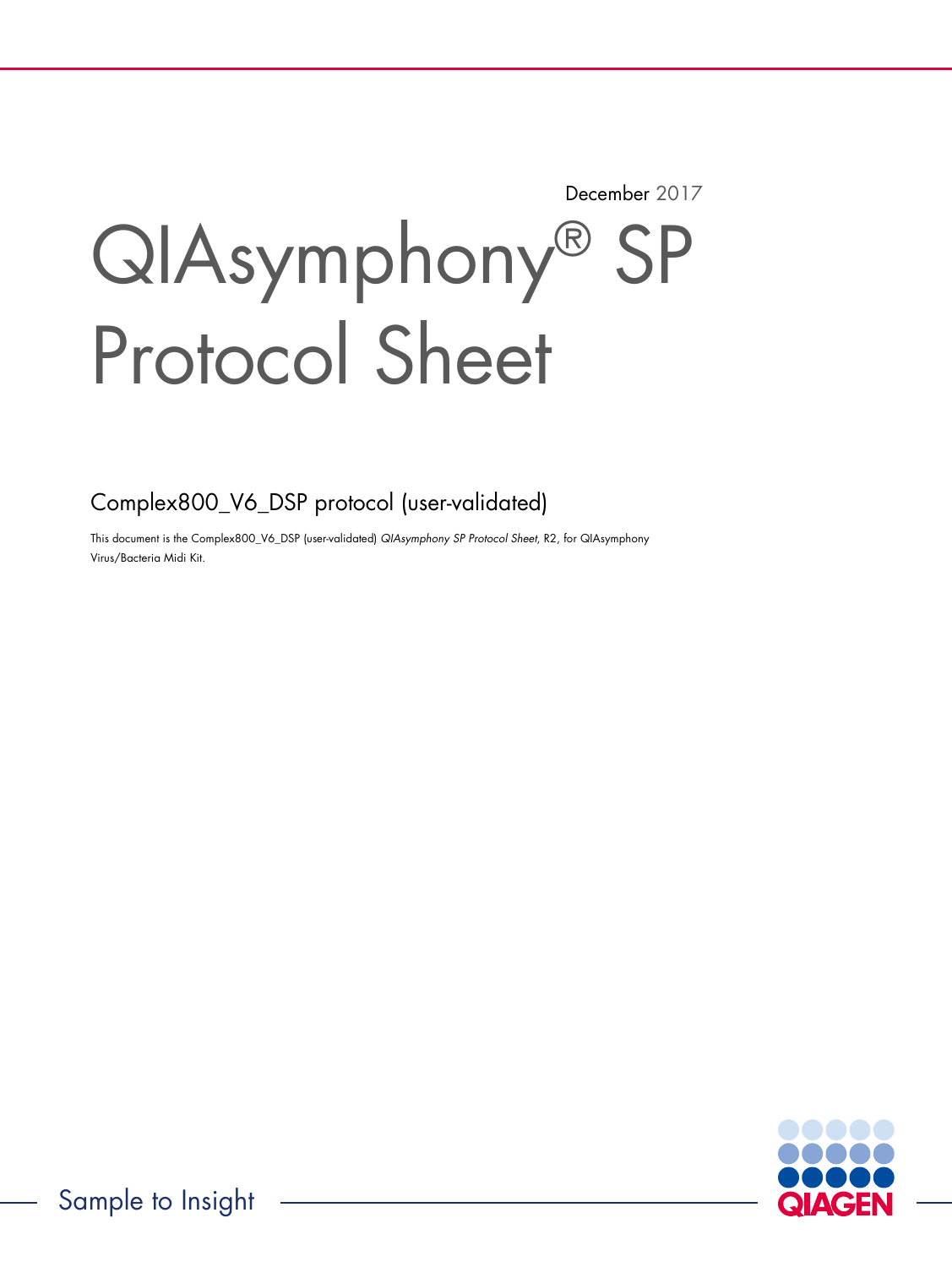## General information

The QIAsymphony Virus/Bacteria Kits are intended for molecular biology applications. This product is not intended for the diagnosis, prevention, or treatment of a disease.

Note: It is the user's responsibility to validate performance using this combination for any procedures used in their laboratory.

| Kit                              | QIAsymphony Virus/Bacteria Midi Kit |
|----------------------------------|-------------------------------------|
| Sample material                  | Respiratory and urogenital samples  |
| Protocol name                    | Complex800 V6 DSP                   |
| <b>Default Assay Control Set</b> | ACS_Complex800_V6_DSP_default_IC    |
| Editable                         | Eluate volume: 60 µl, 85 µl, 110 µl |
| <b>Required software version</b> | Version 4.0 of higher               |

# "Sample" drawer

| Sample type            | Respiratory samples (BAL, dried swabs, transport media, aspirates, sputum) and urogenital<br>samples (urine, transport media) |
|------------------------|-------------------------------------------------------------------------------------------------------------------------------|
| Sample volume          | Depends on type of sample tube used; for more information see<br>www.qiagen.com/products/qiasymphonyvirus/bacteriakits        |
| Primary sample tubes   | See www.qiagen.com/products/qiasymphonyvirus/bacteriakits for more information                                                |
| Secondary sample tubes | See www.qiagen.com/products/qiasymphonyvirus/bacteriakits for more information                                                |
| <b>Inserts</b>         | Depends on type of sample tube used; for more information see<br>www.qiagen.com/products/qiasymphonyvirus/bacteriakits        |
| Other                  | Carrier RNA-Buffer AVE mix required; use of internal control is optional                                                      |

# "Reagents and Consumables" drawer

| Position A1 and/or A2 | Reagent cartridge (RC)                       |
|-----------------------|----------------------------------------------|
| <b>Position B1</b>    | Buffer ATL (ATL)                             |
| Tip rack holder 1-17  | Disposable filter-tips, 200 µl               |
| Tip rack holder 1-17  | Disposable filter-tips, 1500 µl              |
| Unit box holder 1-4   | Unit boxes containing sample prep cartridges |
| Unit box holder 1-4   | Unit boxes containing 8-Rod Covers           |
|                       |                                              |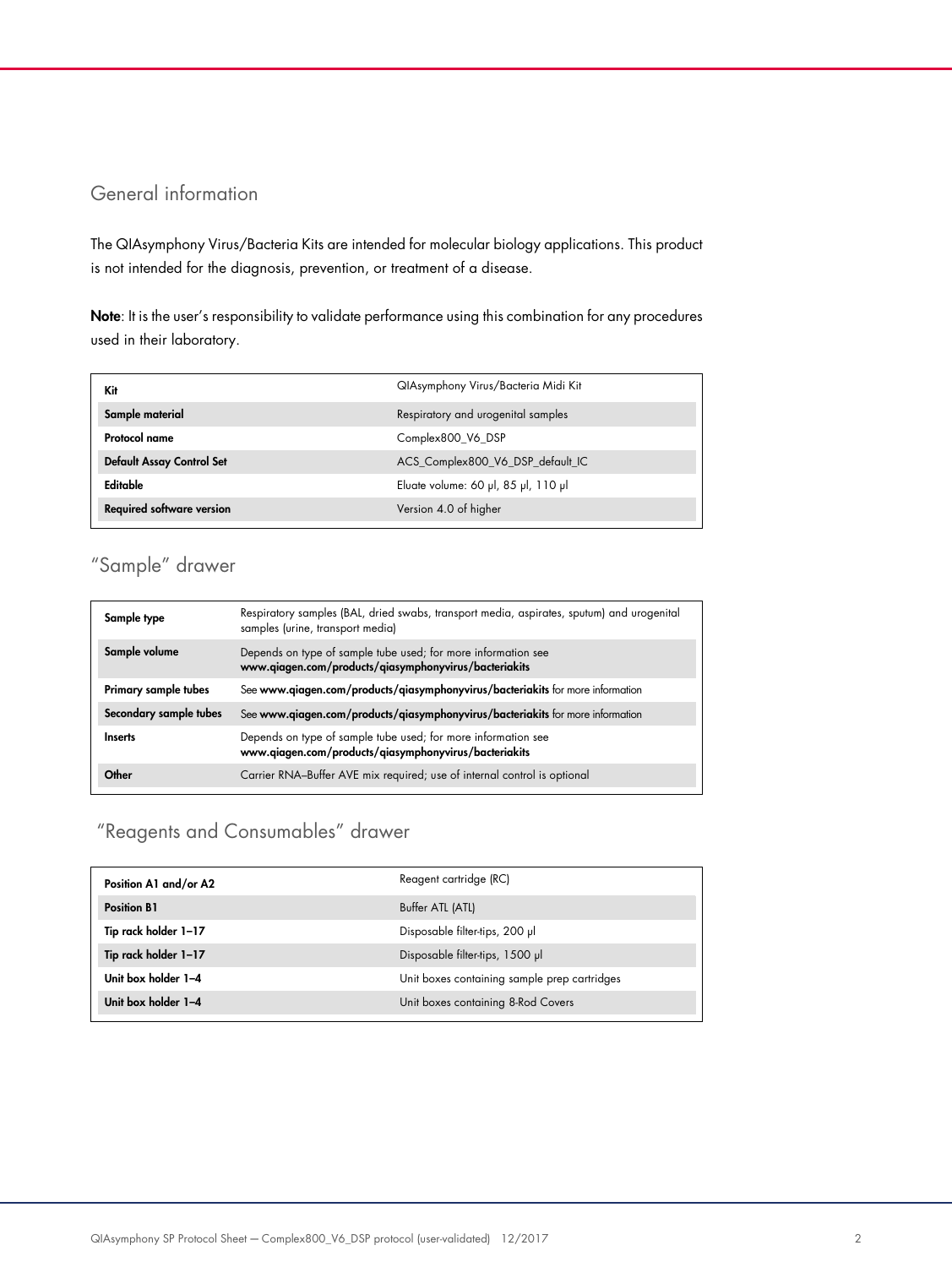# "Waste" drawer

| Unit box holder 1-4        | Empty unit boxes    |
|----------------------------|---------------------|
| Waste bag holder           | Waste bag           |
| Liquid waste bottle holder | Liquid waste bottle |

# "Eluate" drawer

| <b>See</b><br>Elution rack (we recommend using slot 1, cooling position)<br>www.qiagen.com/products/qiasymphonyvirus/bacteriakits<br>for more information |  |
|-----------------------------------------------------------------------------------------------------------------------------------------------------------|--|
|-----------------------------------------------------------------------------------------------------------------------------------------------------------|--|

## Required plasticware

|                                                                | One batch,<br>24 samples* | Two batches,<br>48 samples* | Three batches,<br>72 samples* | Four batches,<br>96 samples* |
|----------------------------------------------------------------|---------------------------|-----------------------------|-------------------------------|------------------------------|
| Disposable filter-tips,<br>$200 \text{ pl}^{\dagger \ddagger}$ | 34                        | 60                          | 86                            | 112                          |
| Disposable filter-tips,<br>1500 µl <sup>t‡</sup>               | 123                       | 205                         | 295                           | 385                          |
| Sample prep cartridges§                                        | 18                        | 36                          | 54                            | 72                           |
| 8-Rod Covers <sup>1</sup>                                      | 3                         | 6                           | 9                             | 12                           |

\* Use of more than one internal control per batch and performing more than one inventory scan requires additional

disposable filter-tips. Use of less than 24 samples per batch decreases the number of disposable filter-tips required per run. † There are 32 filter-tips/tip rack.

‡ Number of required filter-tips includes filter-tips for 1 inventory scan per reagent cartridge.

§ There are 28 sample prep cartridges/unit box.

¶ There are twelve 8-Rod Covers/unit box.

Note: Numbers of filter-tips given may differ from the numbers displayed in the touchscreen depending on settings, for example, number of internal controls used per batch.

## Selected elution volume

| Selected elution volume (µl)* | Initial elution volume $(\mu I)^{\dagger}$ |
|-------------------------------|--------------------------------------------|
| 60                            | 90                                         |
| 85                            | 115                                        |
| 110                           | 140                                        |

\* The elution volume selected in the touchscreen. This is the minimum accessible volume of eluate in the final elution tube.

† The initial volume of elution solution required to ensure that the actual volume of eluate is the same as the selected volume.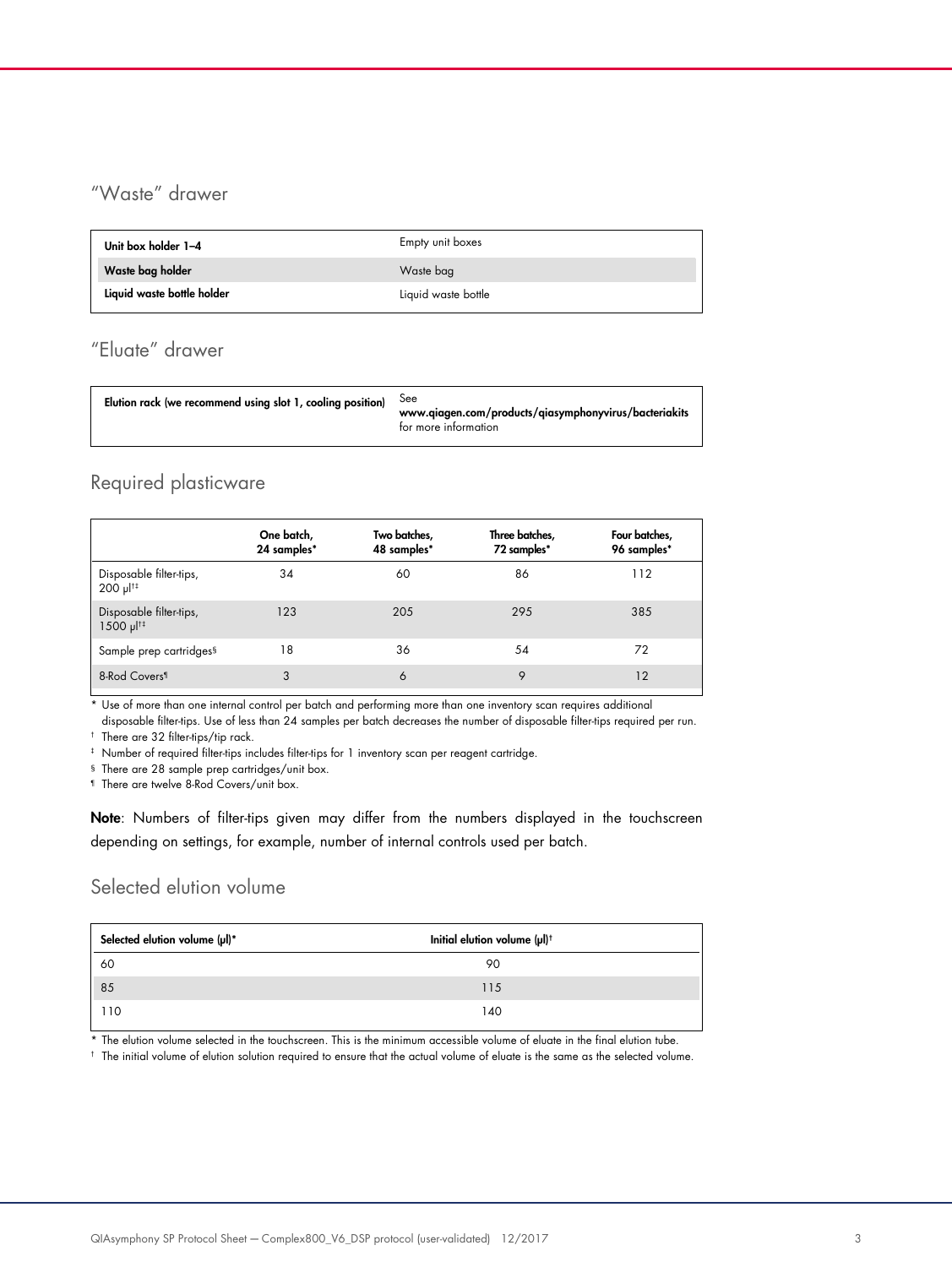Preparation of internal control–carrier RNA (CARRIER)–Buffer AVE (AVE) mixture

| Selected elution<br>volume (µl) | Volume stock carrier RNA<br>$(CARRIER)$ ( $\mu$ I) | Volume internal<br>control (µl)* | <b>Volume Buffer AVE</b><br>$(AVE)$ $(µ)$ | Final volume per<br>sample (µl) |
|---------------------------------|----------------------------------------------------|----------------------------------|-------------------------------------------|---------------------------------|
| 60                              |                                                    |                                  | 108                                       | 120                             |
| 85                              |                                                    | 11.5                             | 105.5                                     | 120                             |
| 110                             |                                                    | 14                               | 103                                       | 120                             |

\* The calculation of the amount of internal control is based on the initial elution volumes. Additional void volume depends on the type of sample tube used; see www.qiagen.com/products/qiasymphonyvirus/bacteriakits for more information.

Note: The values displayed in the table are for preparation of internal control-carrier RNA (CARRIER) mixture for a downstream assay that requires 0.1 µl internal control/µl eluate.

Tubes containing internal control–carrier RNA (CARRIER)–Buffer AVE (AVE) mixture are placed in a tube carrier. The tube carrier containing the internal control–carrier RNA (CARRIER)–Buffer AVE (AVE) mixture(s) must be placed in slot A of the sample drawer.

Depending on the number of samples to be processed, we recommend using 2 ml tubes (Sarstedt, cat. no. 72.693 or 72.694) or 14 ml 17 x 100 mm polystyrene, round-bottom tubes (Becton Dickinson, cat. no. 352051) for diluting the internal control, as described in the table below. The volume can be split into 2 or more tubes.

## Calculating the volume of internal control mixture

| Tube type                                                                                  | Name on QIAsymphony<br>touchscreen   | Calculation of internal control-carrier RNA<br>(CARRIER)-Buffer AVE (AVE) mixture volume<br>per tube |
|--------------------------------------------------------------------------------------------|--------------------------------------|------------------------------------------------------------------------------------------------------|
| Microtube 2 ml with cap; microtube 2 ml, PP,<br>SKIRTED, (Sarstedt, cat. No. 72.694)       | SAR#72.694<br>T2.0 ScrewSkirt        | $(n \times 120 \text{ pl}) + 360 \text{ pl}$ *                                                       |
| Microtube 2 ml with cap; microtube 2 ml, PP,<br>NON-SKIRTED, (Sarstedt, cat. No. 72.693)   | SAR#72 693<br>T <sub>2.0</sub> Screw | $(n \times 120 \text{ pl}) + 360 \text{ pl}$ *                                                       |
| Tube 14 ml, 17 x 100 mm polystyrene<br>round-bottom (Becton Dickinson, cat. no.<br>352051) | BD#352051<br>FalconPP 17x100         | $(n \times 120 \text{ pl}) + 600 \text{ pl}$                                                         |

Use this equation to calculate the required volume of internal control mixture (n = number of samples; 120  $\mu$  = volume of internal control–carrier RNA (CARRIER)–Buffer AVE (AVE) mixture; 360 µl = void volume required per tube). For example, for 12 samples (n = 12):  $(12 \times 120 \text{ µ}) + 360 \text{ µ}$  = 1800  $\text{µ}$ . Do not fill the tube with more than 1.9 ml (i.e., a maximum of 12 samples per tube). If more than 12 samples will be processed, use additional tubes, ensuring that the void volume is added per tube.

 $^\dagger$  Use this equation to calculate the required volume of internal control–carrier RNA (CARRIER)–Buffer AVE (AVE) mixture (n = number of samples; 120 µl = volume of internal control–carrier RNA (CARRIER)–Buffer AVE (AVE) mixture; 600 µl = void volume required per tube). For example, for 96 samples (n = 96): (96 x 120 µl) + 600 µl = 12120 µl.

#### See www.qiagen.com/products/qiasymphonyvirus/bacteriakits for required inserts.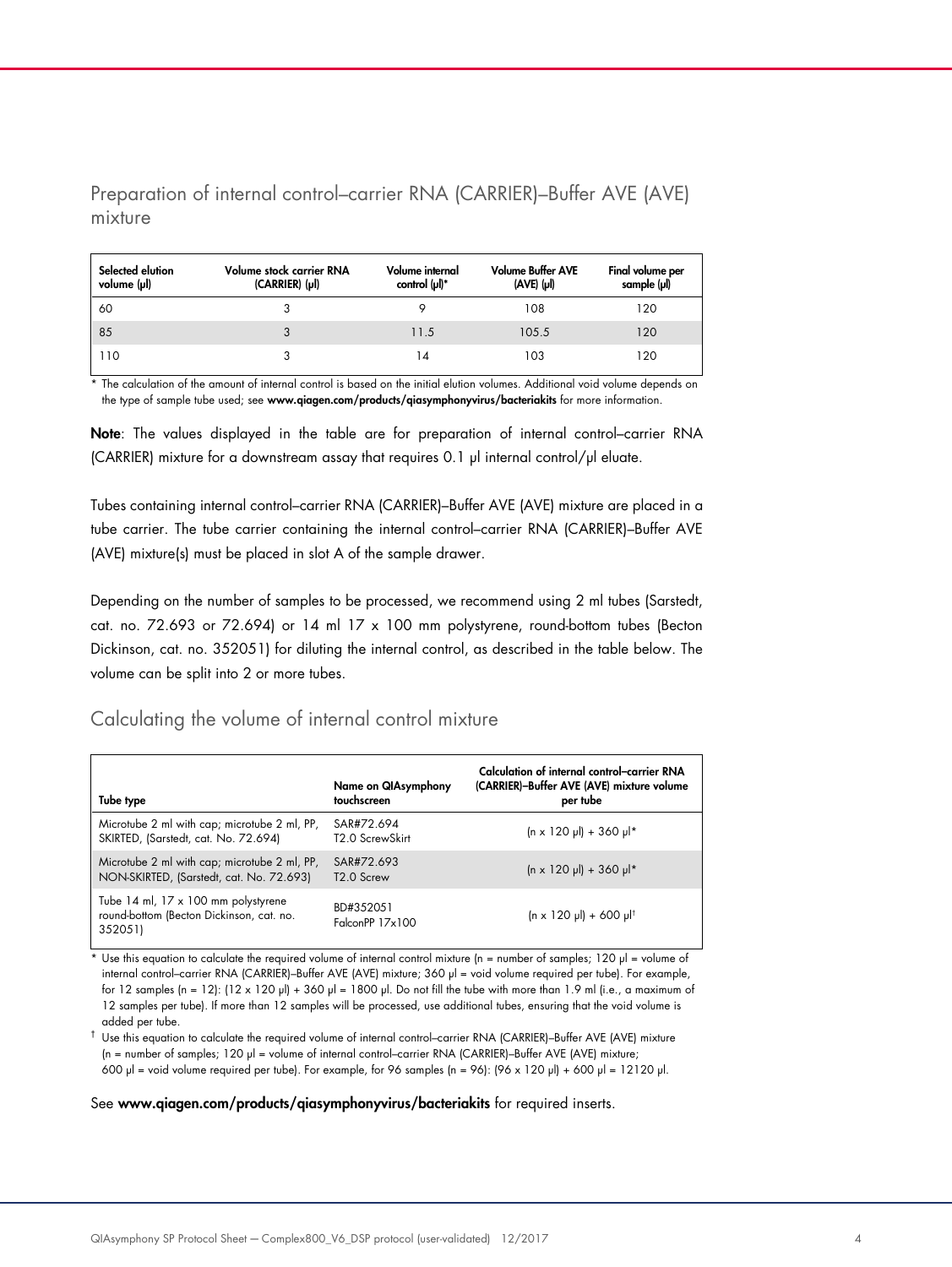## Using FIX labware

Using liquid-level detection (LLD) for sample transfer allows the use of primary and secondary tubes. However, this requires certain dead volumes in the respective tubes. In order to minimize dead volumes, secondary tubes should be used without liquid-level detection. Specific FIX labware is available (e.g., SAR\_FIX\_#72.694 T2.0 ScrewSkirt) which can also be selected on the touchscreen of the QIAsymphony SP. This tube/rack type imposes aspiration restrictions. The sample is aspirated at a particular height in the tube that is defined by the volume of sample to be transferred. Therefore, it is essential to make sure that the volume listed in the labware list is used. Labware lists are available for download from www.qiagen.com/products/qiasymphonyvirus/bacteriakits.

Sample tubes that can be used with or without liquid-level detection and required sample volumes are listed at www.qiagen.com/products/qiasymphonyvirus/bacteriakits. Do not use volumes greater or lower than the required volume since this may lead to errors during sample preparation.

Tubes for liquid-level detection and tubes for liquid-level detection can be processed within one batch/run.

## Preparation of sample material

When working with chemicals, always wear a suitable lab coat, disposable gloves, and protective goggles. For more information, consult the appropriate material safety data sheets (MSDSs), available from the product supplier.

#### Urine

Urine can be processed without further pretreatment. Transfer the sample to a 2 ml Sarstedt tube (cat. no. 72.693 or 72.694) and place the sample into the tube carrier. Alternatively, primary tubes can be used. The required minimum starting volume may vary, depending on the primary tube used. Compatible primary and secondary tube formats including minimum starting volume required for each protocol are listed at www.qiagen.com/products/qiasymphonyvirus/bacteriakits. The system is optimized for pure urine samples that do not contain preservatives. To increase sensitivity for bacterial pathogens, samples can be centrifuged. After discarding the supernatant the pellet can be resuspended in at least 800 µl Buffer ATL (ATL) (cat. no. 939016). Transfer the sample to a 2 ml Sarstedt tube (cat. no. 72.693 or 72.694). Place the sample into the tube carrier and process the sample using the Complex800\_V6\_DSP protocol and the required FIX labware.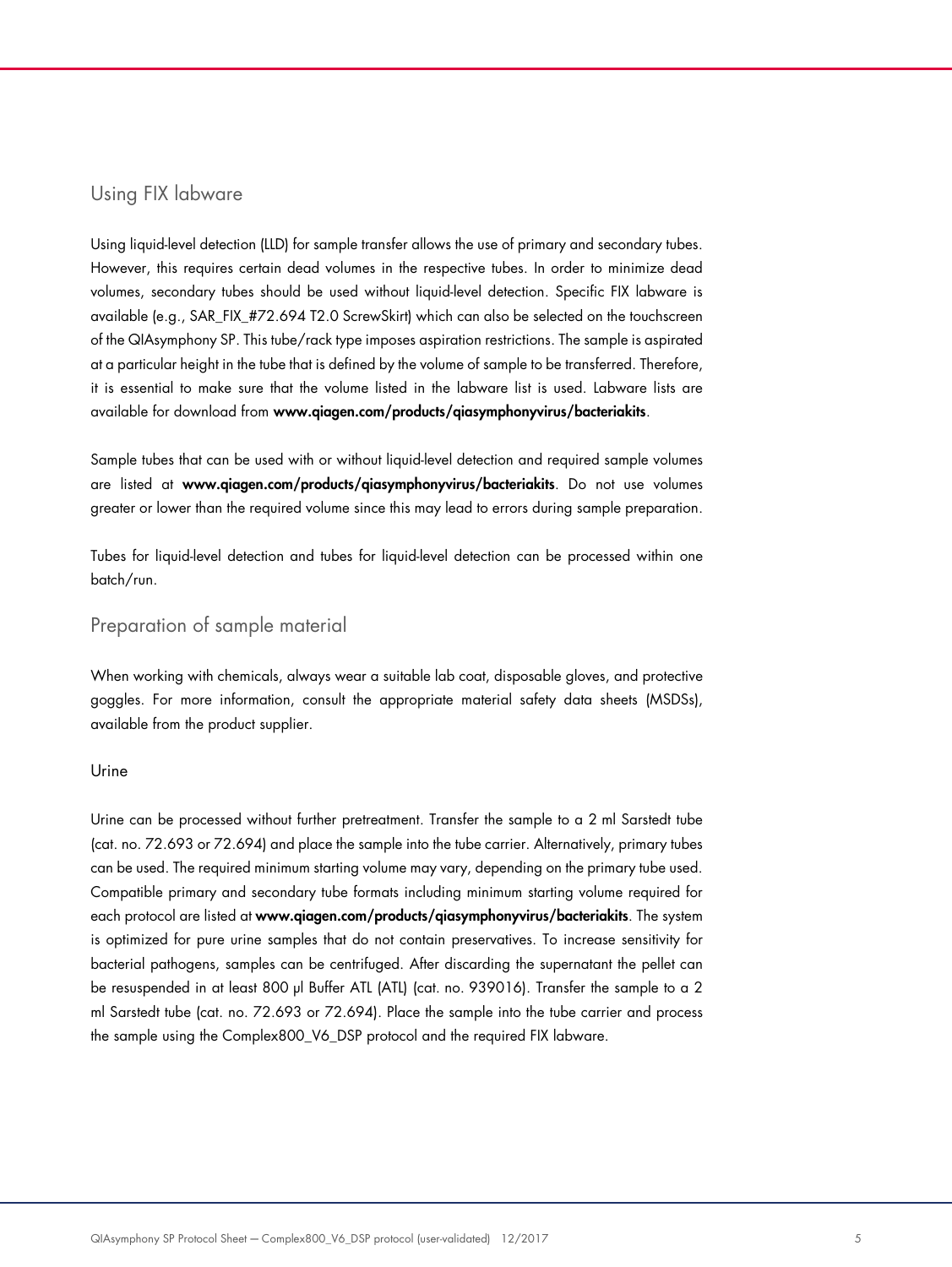Isolation of genomic DNA from Gram-positive bacteria

DNA purification can be improved for some Gram-positive bacteria by enzymatic pretreatment before transferring the sample to the QIAsymphony SP and starting the Complex800\_V6\_DSP protocol.

- 1. Pellet bacteria by centrifugation at  $5000 \times g$  for 10 minutes.
- 2. Suspend the bacterial pellet in 900 µl of the appropriate enzyme solution (20 mg/ml lysozyme or 200 µg/ml lysostaphin; 20 mM Tris·HCl, pH 8.0; 2 mM EDTA; 1.2% Triton X-100).
- 3. Incubate at 37°C for at least 30 minutes (± 2 minutes).
- 4. Briefly centrifuge the tube to remove drops from the inside of the lid.
- 5. Transfer the sample to a 2 ml Sarstedt tube (cat. no. 72.693 or 72.694), place the sample in the tube carrier, and continue with the Complex800\_V6\_DSP protocol and the required FIX labware.

#### Viscous or mucous samples

Some samples (e.g., sputum, respiratory aspirates) may be viscous and require liquefaction to enable pipetting. Low-viscosity samples do not require additional preparation. Medium- to highviscosity samples should be prepared as follows:

- 1. Dilute the sample 1:1 with Sputasol\*† (Oxoid, cat. no. SR0233) or 0.3% (w/v) DTT. Note: The 0.3% (w/v) DTT solution can be made in advance and stored in aliquots at -20°C. Discard thawed aliquots after use.
- 2. Incubate at 37°C until the sample viscosity is suitable for pipetting.
- 3. Transfer at least 900 µl of the sample to a 2 ml Sarstedt tube (cat. no. 72.693 or 72.694). Process the sample using the Complex800\_V6\_DSP protocol.

#### Dried body fluid and secretion swabs

- 1. Submerge the dried swab tip in 1150 µl Buffer ATL (ATL) (cat. no. 939016), and incubate at  $56^{\circ}$ C for 15 minutes ( $\pm$  1 minute), with continuous mixing. If mixing is not possible, vortex before and after incubation for at least 10 seconds.
- 2. Remove the swab and squeeze out all the liquid by pressing the swab against the inside of the tube.

<sup>\*</sup> Sputasol (Oxoid, cat. no. SR0233, www.oxoid.com) or dithiothreitol (DTT).

<sup>†</sup> This is not a complete list of suppliers.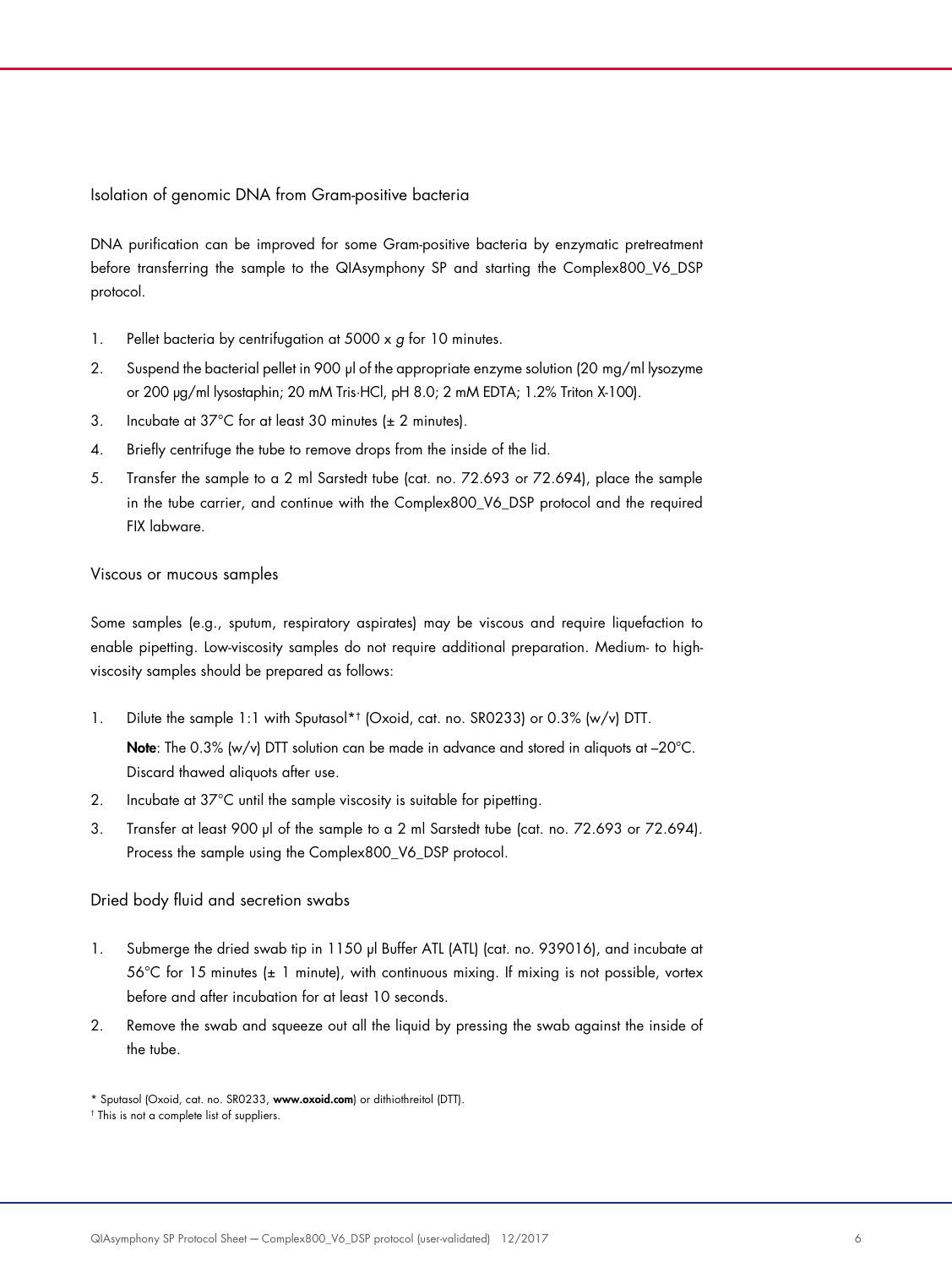3. Transfer at least 900 µl of the sample to a 2 ml Sarstedt tube (cat. no. 72.693 or 72.694). Process the sample with the Complex800\_V6\_DSP protocol.

Note: This protocol is optimized for cotton or polyethylene swabs. When using other swabs, it might be necessary to adjust the volume of Buffer ATL (ATL) to ensure that at least 900 µl is available as sample material.

#### Respiratory or urogenital swabs stored in transport media

Storage media for respiratory or urogenital swabs can be used without pretreatment. If the swab has not been removed, press the swab against the side of the tube to squeeze out the liquid. Any excess mucous in the specimen should be removed at this time by collecting it on the swab. Any residual liquid from the mucous and the swab should then be squeezed out by pressing the swab against the side of the tube. Finally, the swab and the mucous should be removed and discarded. If samples are viscous, perform a liquefaction step (see "Viscous or mucous samples" above) before transferring the sample to the QIAsymphony SP. If there is not sufficient starting material, pipet Buffer ATL (ATL) into the transport medium to adjust the required minimum starting volume and vortex the sample for 15–30 seconds in the tube (if the transport medium contains the swab perform this step before removing the swab). Transfer the sample to a 2 ml Sarstedt tube (cat. no. 72.693 or 72.694) and place the sample in the tube carrier. Alternatively, primary tubes can be used. The required minimum starting volume may vary, depending on the primary tube used. Compatible primary and secondary tubes, including minimum starting volume required for each protocol, are listed at www.qiagen.com/products/qiasymphonyvirus/bacteriakits.

### Revision history

| Document revision history |                                                                    |
|---------------------------|--------------------------------------------------------------------|
|                           | , R2 12/2017 $\,$ Update for QIAsymphony Software version 5.0 $\,$ |

For up-to-date licensing information and product-specific disclaimers, see the respective QIAGEN® kit handbook or user manual. QIAGEN kit handbooks and user manuals are available at www.qiagen.com or can be requested from QIAGEN Technical Services or your local distributor.

Trademarks: QIAGEN®, Sample to Insight®, QIAsymphony® (QIAGEN Group). Registered names, trademarks, etc. used in this document, even when not specifically marked as such, are not to be considered unprotected by law. 12/2017 HB-0678-S05-001 © 2017 QIAGEN, all rights reserved.